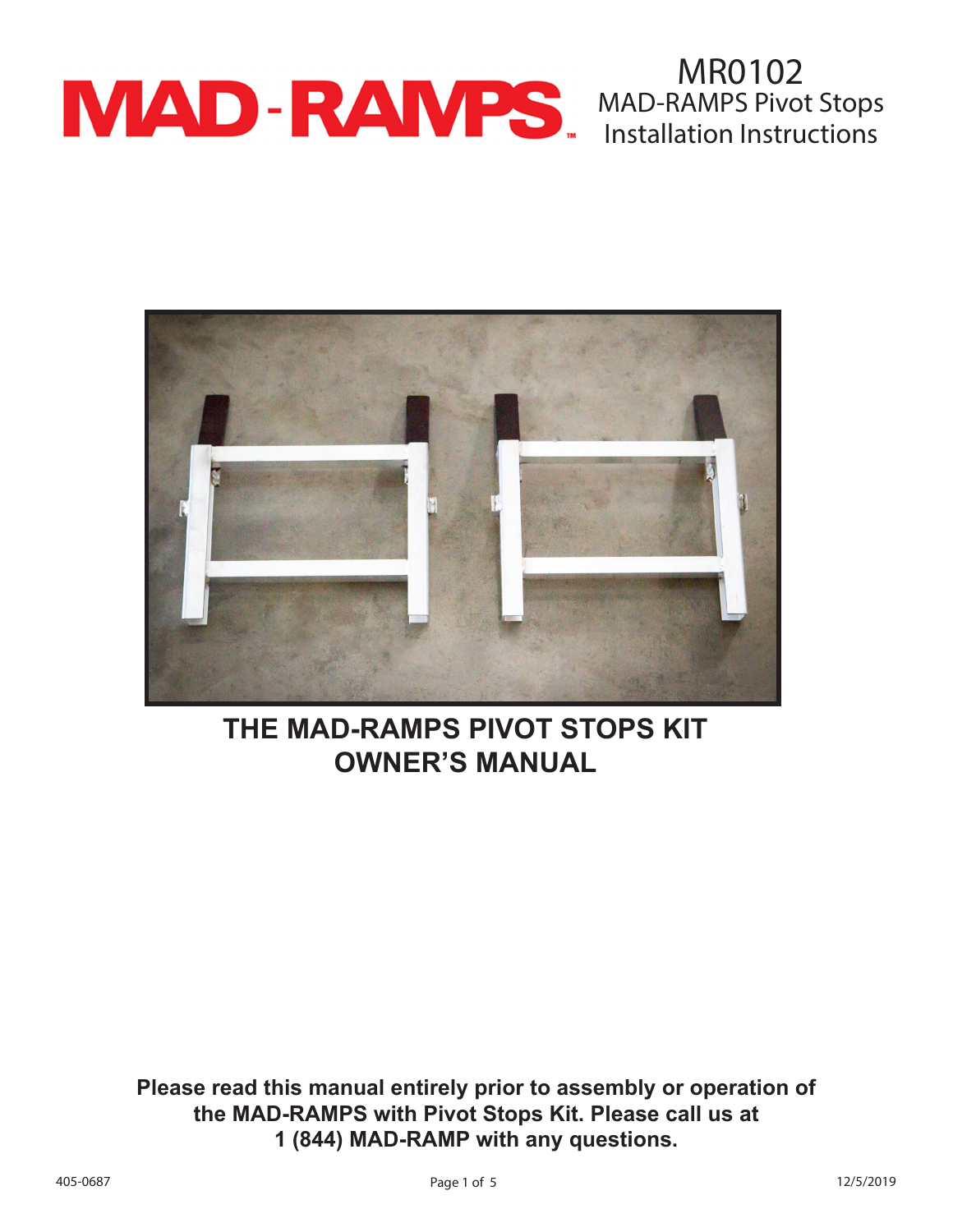### MR0102 MAD-RAMPS Pivot Stops Installation Instructions



| Item No. | Part No | Description |  |
|----------|---------|-------------|--|
|          |         |             |  |
|          |         |             |  |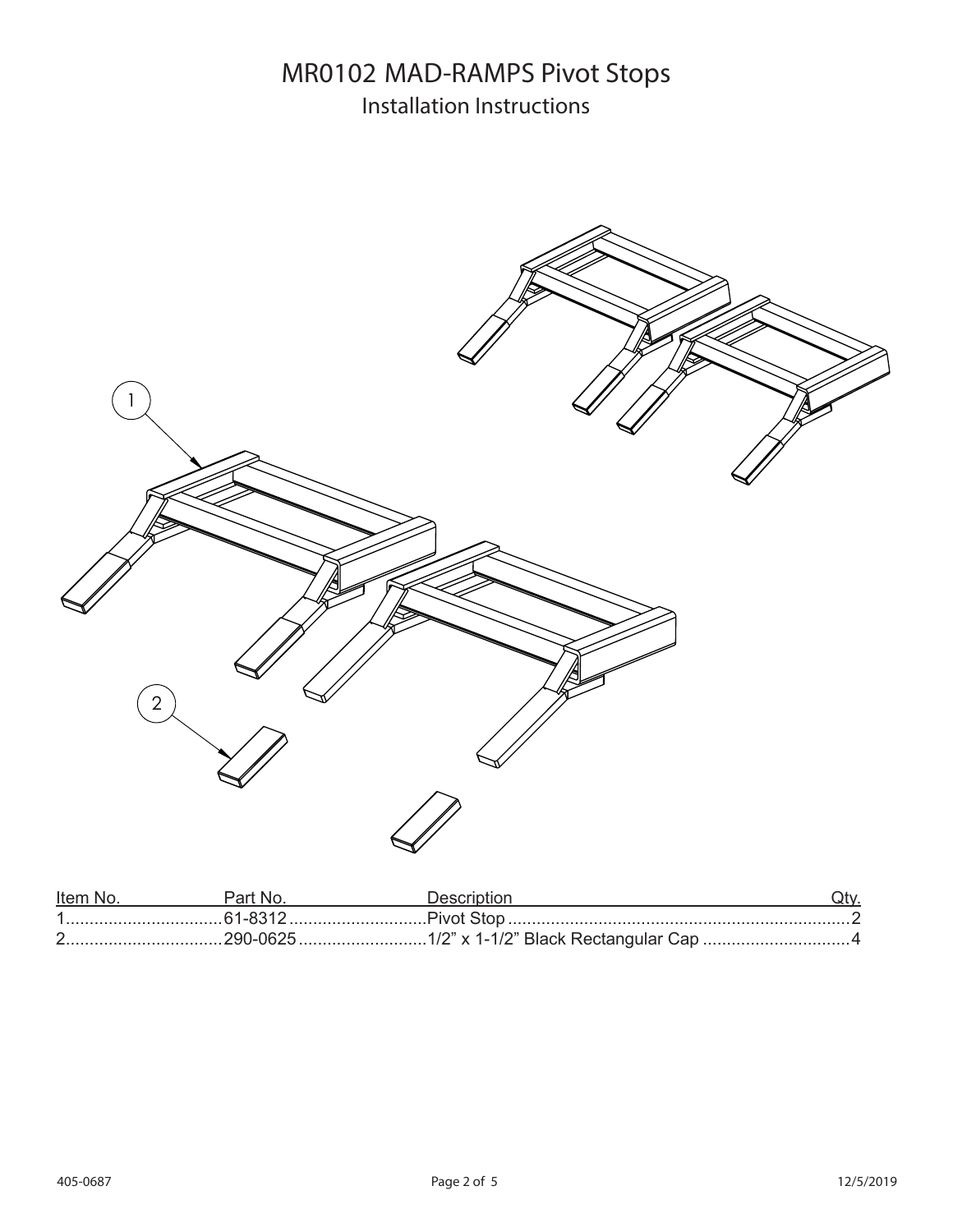### MR0102 MAD-RAMPS Pivot Stops

Installation Instructions

The MAD-RAMPS Pivot Stops are specifically designed to allow users of the MAD-RAMPS Pivoting Ramp System to load a machine entirely into the bed of a truck, and are strongly recommended if you intend to transport a machine in this manner.

### **Installing & Using MAD-RAMPS Pivot Stops**

#### **Step 1:**

To use the Pivot Stops, insert one Pivot Stop into the front end of one Pivot Cage, with the Pivot Stop's fingers angled down toward the tailgate (Figure 1). The Pivot Stops are interchangeable between the left and right sides and are not side specific. Ensure that the Pivot Stop is inserted into the Pivot Cage as far as it will go. Repeat the process once more for the Pivot Stop and the Pivot Cage on the other side. The Pivot Stops will fill the gap between the end of the Pivot Cages and your truck's tailgate (Figure 2), preventing the ramps from swiveling down as your ATV/UTV passes over the Pivot Stops. This will also enable your machine to transition smoothly from the ramps to the bed of your truck (Figure 3, found on page 4).



**Figure 1 Figure 2**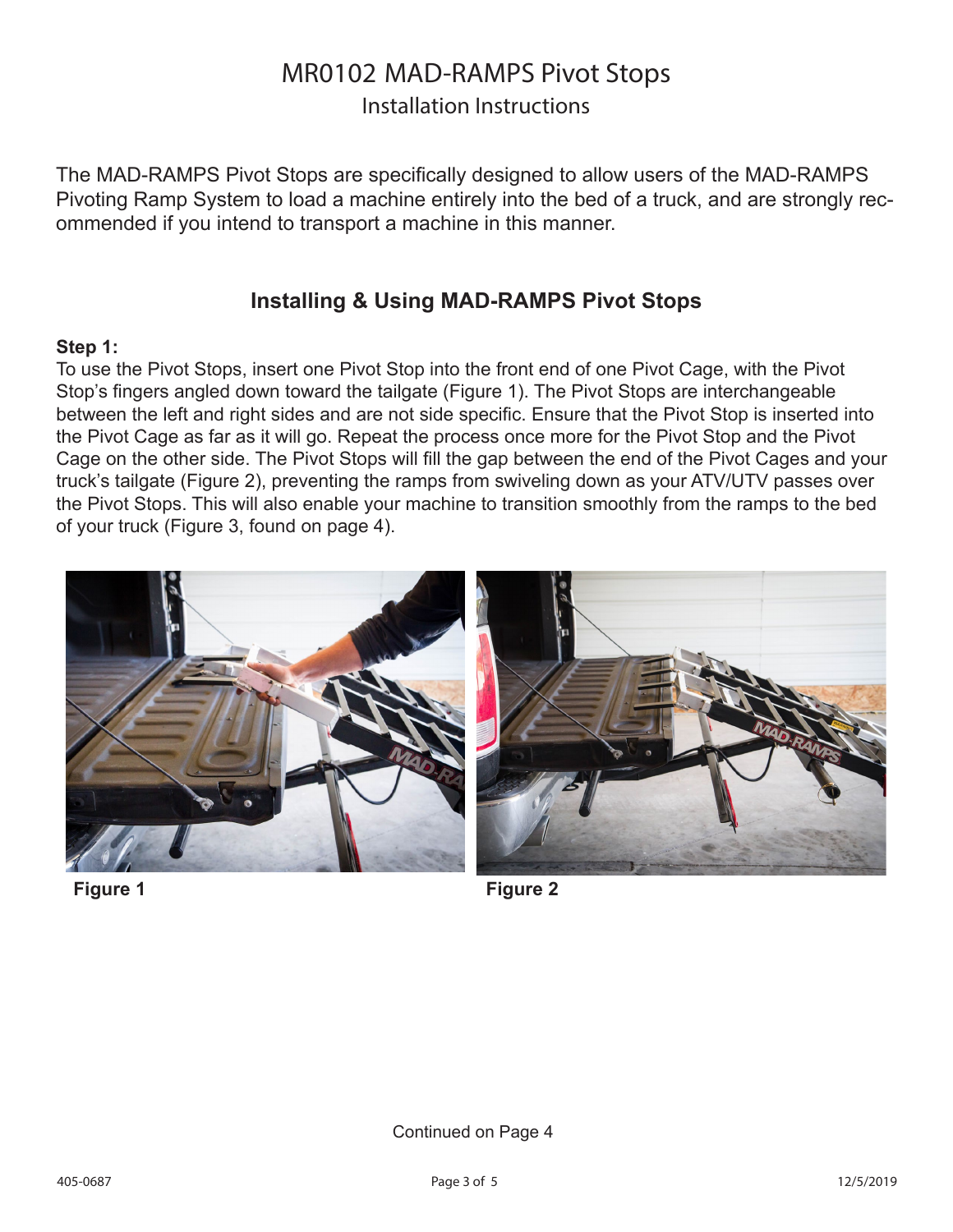### MR0102 MAD-RAMPS Pivot Stops Installation Instructions



#### **STEP 2:**

To remove the Pivot Stops, once you have loaded your machine, simply pull them out of the end of each Pivot Cage, and safely stow them so they are ready for future use.

#### **STEP 3:**

To unload your machine, simply re-insert the Pivot Stops into the Pivot Cages to once again fill the gap between the end of the Pivot Cages and your truck's tailgate.